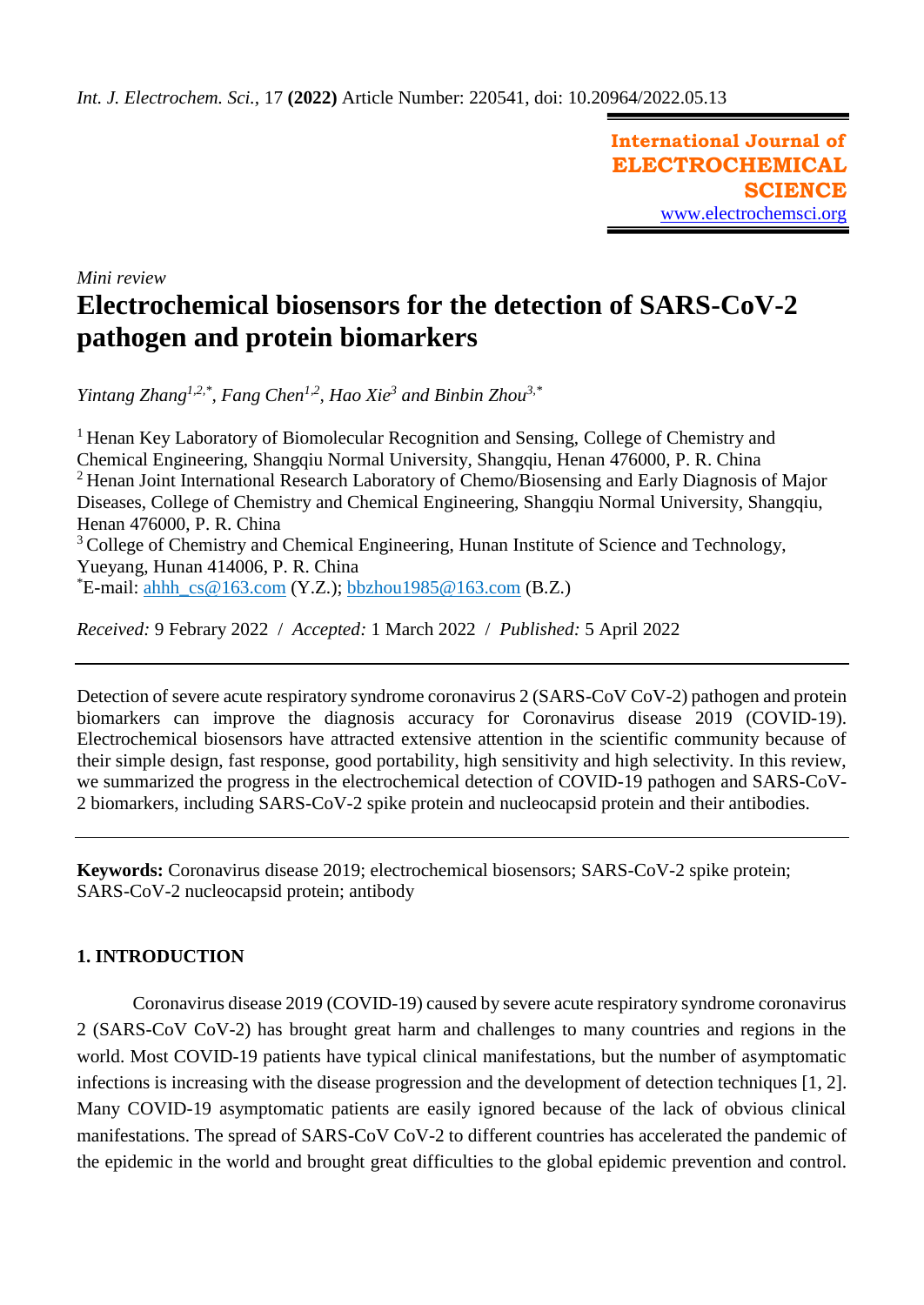Therefore, early diagnosis of asymptomatic infections is an effective means to control the prevalence of COVID-19. Qualitative and quantitative analysis of the structure, content and subcellular localization of pathogen nucleic acid in body fluids or tissues is the gold standard for clinical diagnosis of pathogen infection and other diseases [3, 4]. It is also the currently used method for screening of COVID-19 patients [5]. However, the insufficient viral number and improper sample handling will greatly affect the sensitivity of COVID-19 diagnosis. Detection of SARS-CoV-2 pathogen and COVID-19 antigens and antibodies can improve the specificity and sensitivity [6-8], which can be combined with the nucleic acid detection to improve the accuracy of COVID-19 diagnosis.

With the progress of science and technology, various physical and chemical sensors have been developed rapidly as new detection technologies, which can convert the target concentration into an electrical signal or other forms of information [9-11]. As an important branch of chemical sensors, electrochemical biosensor can convert chemical or biological information of analyte into an electrical signal for qualitative and quantitative analysis [12, 13]. It is generally composed of identification element system and conversion element system. After the target was interacted with the electrode system, the conversion element converts the interaction into a detectable electrical signal, which can be displayed through the potential, resistance or current [14]. In recent decades, electrochemical biosensors have attracted extensive attention in the scientific community because of their simple design, fast response, good portability, high sensitivity and high selectivity [15-21]. In this review, we summarized the progress in the detection of COVID-19 pathogen and SARS-CoV-2 protein antigens and antibodies by electrochemical biosensors.

## **2. DETECTION OF SARS-COV-2 PATHOGEN**

SARS-CoV-2 pathogen is a positive single strand RNA virus. The highly infectious and pathogenic β⁃coronavirus is spherical or oval with protuberant glycoproteins on the surface. Eissa et al. proposed an electrochemical method for the detection of SARS-CoV-2 in cotton fibers [22]. This cottontipped immunosensor fabricated by carbon nanofiber (CNF)-modified screen-printed electrode exhibited dual function as both collector and detector of samples (Figure 1). Viral nucleocapsid protein antigen was immobilized on the electrode surface for competitive detection of COVID-19 pathogen. The detection limit of the sensor was found to be 0.8 pg/mL by square wave voltammetry (SWV). Vezza et al. developed an electrochemical SARS-CoV-2 biosensor based on the manufactural process of glucose test strip [23]. Self-assembled monolayers (SAMs) of 1H, 1H, 2H, 2H-perfluorodecanethiol (PFDT) were deposited on the gold electrode of printed circuit board (PCB) sensing array. Angiotensinconverting enzyme 2 (ACE2) was modified on the electrode as a recognition element to capture SARS-CoV-2, thus causing the impedance change of sensing electrode. Low-cost Electrochemical Advanced Diagnostic (LEAD) proposed by Lima et al. could achieve the detection of SARS-CoV-2 in 6.5 minutes [24]. Nanogold-modified graphite pencil was used to modify the electrode for immobilization of ACE2. The preferential binding of SARS-CoV-2 virus and spike protein to ACE2 significantly inhibited the electron transfer of  $[Fe(CN)_6]^{3-/4-}$ . The detection limit of LEAD was found to be 229 fg/mL for the spike protein detection. Fabiani et al. developed a small electrochemical immunosensor by combination of magnetic technology and carbon black-based screen-printed electrode for the diagnosis of COVID-19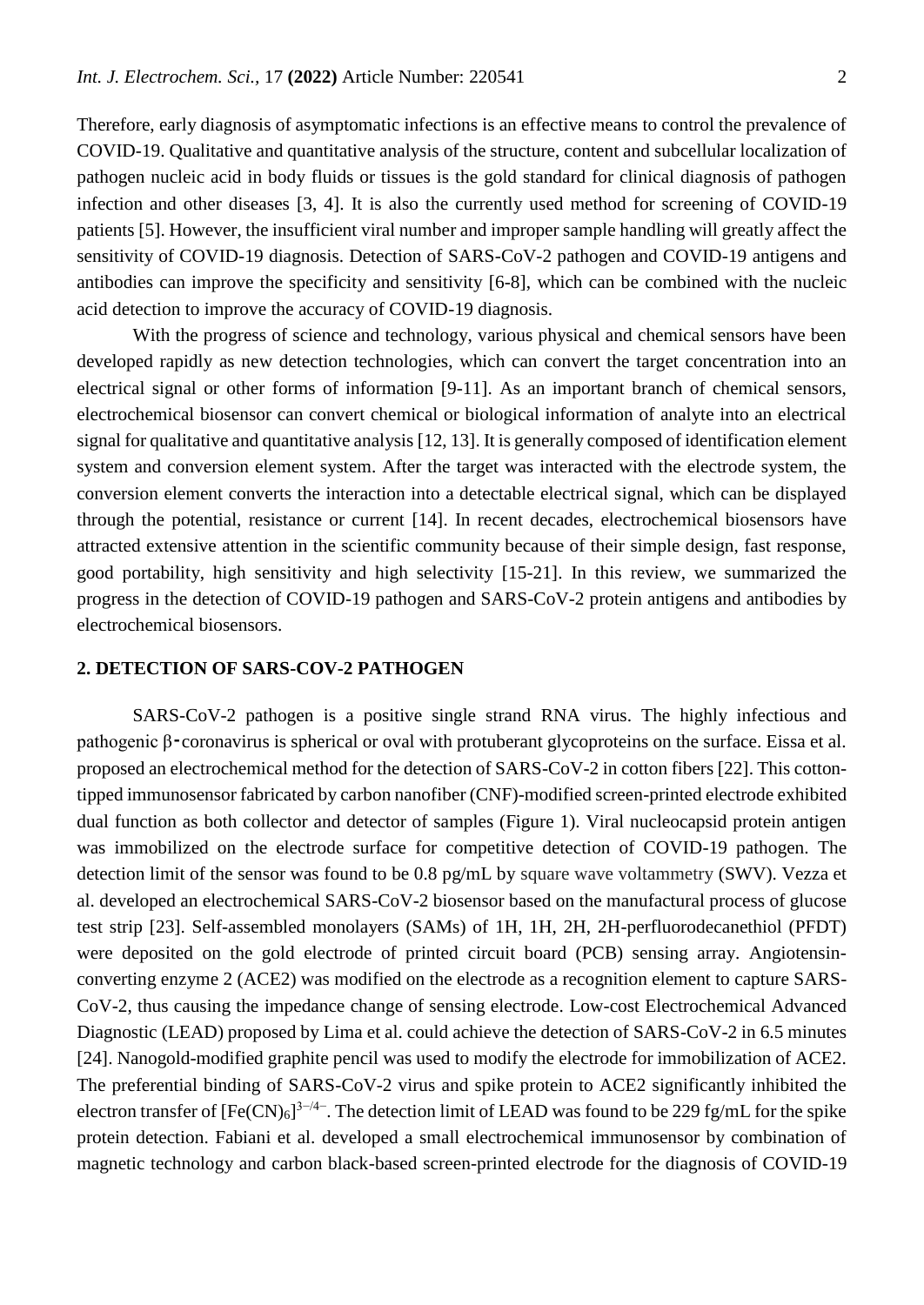[25]. Stefano et al. prepared a novel conductive filament by 3D-printing technology and developed an electrochemical sensor for SARS-CoV-2 detection. The SARS-CoV-2 spike antibody (S1Ab)-modified electrode could recognize the target protein to induce the current change [26].



**Figure 1.** Schematic of the cotton-tipped electrochemical immunosensor for COVID-19; (A) Sample collection using the cotton-tipped electrode, (B) Functionalization of the carbon nanofiber electrode using electroreduction of diazonium salt and the attachment of the virus antigen, (C) Detection principle using competitive assay and SWV technique. Reprinted with permission from reference [22]. Copyright 2021 American Chemical Society.

In addition, Yousefi et al. developed a direct, reagent-free electrochemical method for the detection of SARS-CoV-2 viral particles [27]. As shown in Figure 2, the sensor was prepared by immobilizing the SARS-CoV-2 spike protein antibody on the electrode surface through a DNA linker modified with a ferrocene redox probe. When a positive potential was applied to the electrode, the negative charge on the linker made the antibody-virus complex approached to the electrode surface. Thus, the electron transfer between ferrocene and electrode was promoted with a characteristic time constant. The virus particles could be readily detected by chronoamperomtery. This kinetics-based sensing method does not require additional reagents, and this strategy can be easily extended to the detection of other viral targets by matching the specific antibody.

Recent studies have shown that the currently pandemic SARS-CoV-2 and influenza A(H1N1) virus show similar syndromes. The development of sensing platforms that can detect both viruses simultaneously is of great significance for epidemic prevention and control and screening of the infected populations around the world. Therefore, Li et al. developed a multi-channel immunoassay platform (MEIA) for rapid detection of SARS-CoV-2 and A(H1N1) based on disposable screen-printed carbon electrode (SPCE) arrays [28]. As shown in Figure 3, monoclonal antibodies against H1N1 hemagglutinin protein and SARS-CoV-2 spike protein were immobilized on the electrode surface to capture the target antigens. The captured targets were then reacted with horseradish peroxidase (HRP)-labeled detection antibody to form sandwich complexes. HRP catalyzed the oxidation of TMB by  $H_2O_2$  on the electrode surface to generate an electrochemical signal.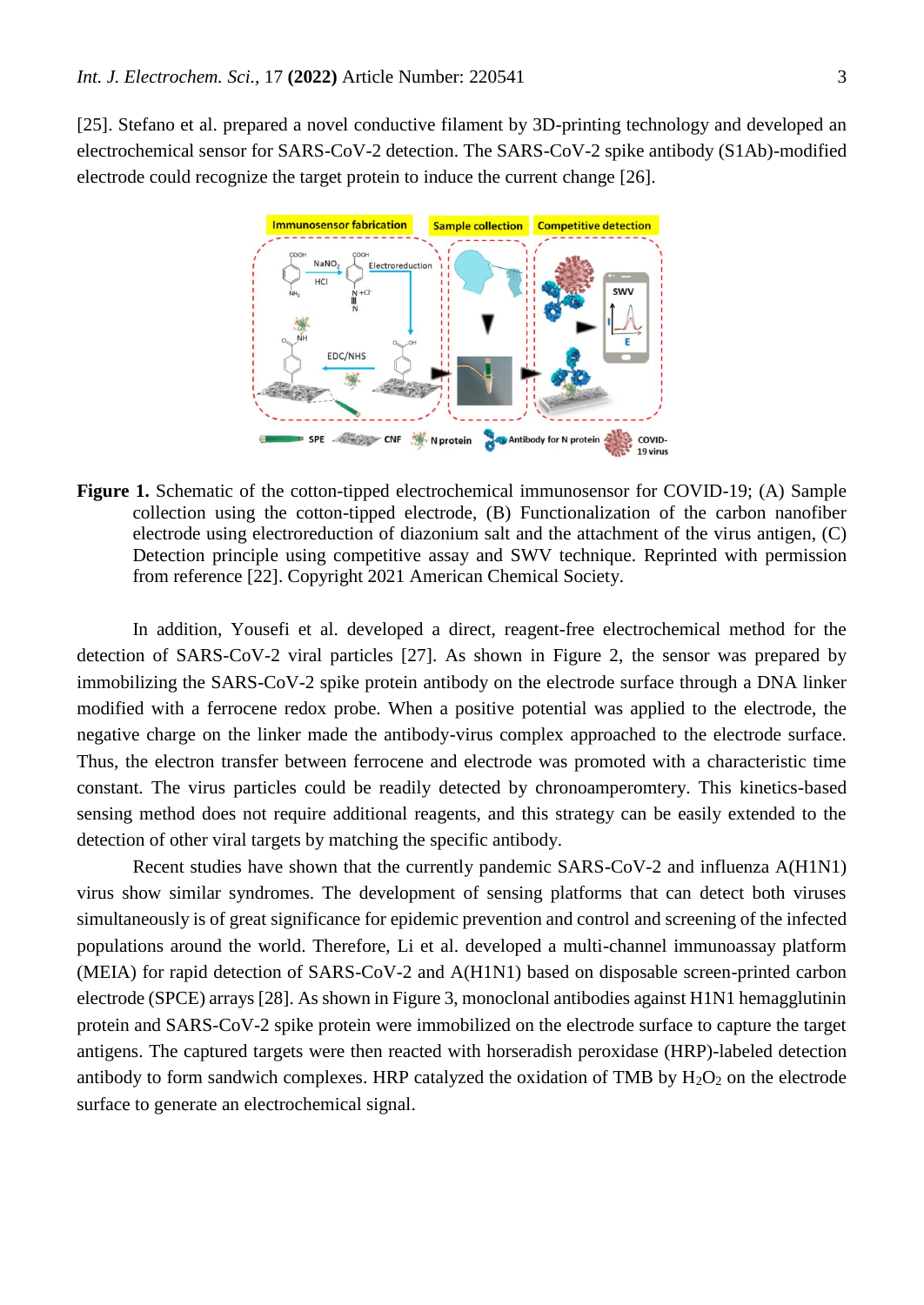

**Figure 2.** Reagent-free sensing of viral particles using an electrochemical approach monitoring the kinetics of transport for a DNA−antibody complex. (a) Sensor complexation with the SARS-CoV-2 viral particles. (b) Sensor architecture. (c) Development of a model describing sensor transport to the electrode surface. (d) Simulated time-dependent current transients. (e) Experimental time-dependent current transients. (f) Comparison of theoretical and observed data for different complexation states of the sensor. Reprinted with permission from reference [27]. Copyright 2021 American Chemical Society.



**Figure 3.** Schematic diagram of multichannel MEIA for SARS-CoV-2 and influenza A(H1N1) virus. Reprinted with permission from reference [28]. Copyright 2021 American Chemical Society.

#### **3. DETECTION OF COVID-19 PROTEIN ANTIGENS AND ANTIBODIES**

Detection of antigen using a specific antibody is a general method for monitoring the pathogens in samples. The samples can be collected usually from infected sites or blood, such as nasopharyngeal swabs, bronchoalveolar lavage fluids and serums. The antigens for COVID-19 mainly include SARS-CoV-2 spike protein and nucleocapsid protein (Table 1) [6, 29]. The result for the detection of antigens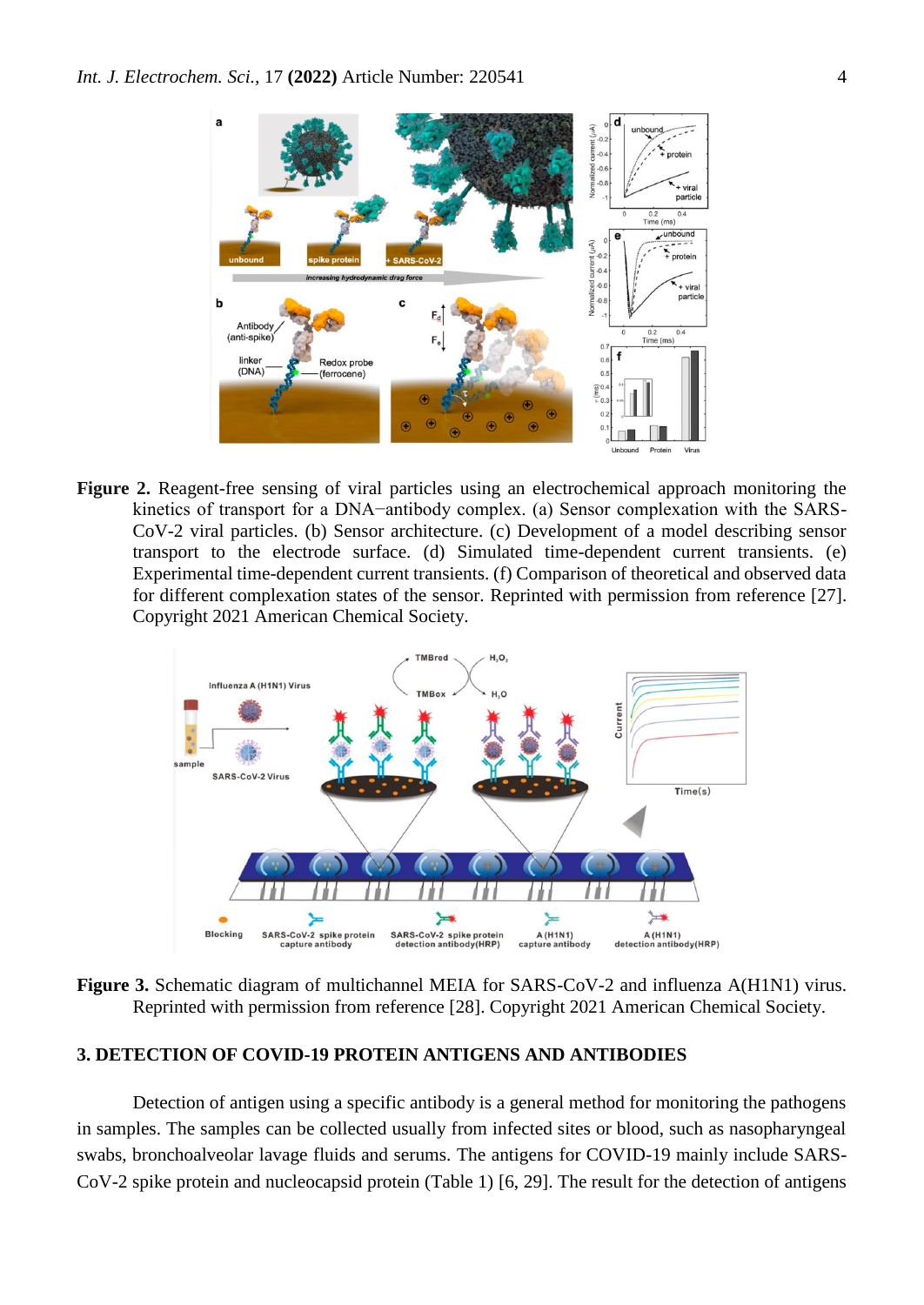and their antibodies can be used as the direct evidence for early diagnosis of pathogen infection. The formats for the antigen and antibody quantification include direct detection and sandwich-type assay.

| <b>Electrode</b>                    | <b>Target</b> | <b>Detection limit</b> | Linear range                 | Ref.   |
|-------------------------------------|---------------|------------------------|------------------------------|--------|
| Ab/Cys SAMs/AuE                     | SP            | $0.1$ ng/mL            | $0.1 - 5 \times 10^2$ ng/mL  | [30]   |
| SP/S-gene/Cys/Au-GCE                | SP antibody   | $0.03$ fg/mL           | 0. $1 - 1 \times 10^2$ fg/mL | [31]   |
| Ab/MIP/Au-SPE                       | <b>SP-RBD</b> | $0.7$ pg/mL            | $2 - 40$ pg/mL               | $[32]$ |
| MIP/Au-TFE                          | <b>NP</b>     | $15 \text{ fM}$        | $22.2 - 3.33 \times 10^2$ fM | $[33]$ |
| MIP/P-Arg/Au/Gr/SPCE                | <b>NP</b>     | $3 \text{ fM}$         | $10 - 2 \times 10^2$ fM      | $[34]$ |
| ACE2/GA/GCE                         | SP            | $2.8$ fg/mL            | $0.1 - 1 \times 10^5$ pg/mL  | $[35]$ |
| SP/rGO electrode                    | SP antibody   | $2.8 \text{ fM}$       | $1 - 1 \times 10^6$ nM       | $[36]$ |
| RBD/rGO electrode                   | RBD antibody  | 16.9 fM                | $1 - 1 \times 10^5$ fM       |        |
| SP/Ni(OH)2 NPs/SPCE                 | IgM and IgG   | $0.3$ fg/mL            | $1 - 1 \times 10^9$ fg/mL    | $[37]$ |
| SP-RBD/GO electrode                 | IgG and IgM   | 0.96 and 0.14 ng/mL    | $1 - 1 \times 10^3$ ng/mL    | $[38]$ |
| Ab/MUA/AuNPs-GCE                    | <b>NP</b>     | $0.4$ pg/mL            | $1-1\times10^8$ pg/mL        | $[39]$ |
| SP-RBD/GO/SPCE                      | antibody      | $1$ ng/mL              | Not reported                 | $[38]$ |
| Ab/f-GO/SPE                         | <b>SP</b>     | Not reported           | $1 - 1 \times 10^4$ ag/mL    | [40]   |
| Ab/ProtA/Cu <sub>2</sub> O NCs/SPCE | <b>SP</b>     | $0.04$ fg/mL           | $0.25 - 1 \times 10^9$ fg/mL | $[37]$ |

**Table 1.** Analytical performances of various sensing electrodes for the detection of different SARS-CoV-2 protein-like biomarkers.

Abbreviation: Ab, antibody; Cys, cysteamine; AuE, gold electrode; SP, SARS-CoV-2 spike protein; GCE, glass carbon electrode; MIP, molecularly imprinted polymer; SPE, screen-printed electrode; SP-RBD, SARS-CoV-2 spike protein receptor-binding domain; Au-TFE, gold thin film electrode; NP, SARS-CoV-2 nucleocapsid protein; P-Arg, poly-arginine; Au/Gr, gold/graphene; SPCE, screen-printed carbon electrode; ACE2, angiotensin-converting enzyme-2; GA, glutaraldehyde; rGO, reduced graphene oxide; NPs, nanoparticles; f-GO, functionalised graphene oxide; SPE, screen-printed electrode; ProtA, staphylococcal protein A;  $Cu<sub>2</sub>O$  NCs,  $Cu<sub>2</sub>O$  nanocubes.

#### *2.1 Direct detection*

Self-assembled monolayers (SAMs) have attracted much attention in the field of electrochemical biosensing [41]. Due to their simple and convenient assembly process and good compatibility with metal substrates, they can facilitate the immobilization of biomolecules (e.g. proteins, antibodies, enzymes) and allow for the electrochemical measurement by monitoring the change of current and potential. Nandeshwar et al. developed an immunosensing device to detect SARS-CoV-2 spike protein using electroless nickel immersion gold finish PCB as the sensing electrode [30]. Cysteamine SAMs were used to modify the gold electrode for the immobilization of polyclonal antibody against SARS-CoV-2 spike protein with glutaraldehyde as the linker. Liv et al. reported a hydrogen bond-based electrochemical biosensing platform for the detection of SARS-CoV-2 spike antibody [31]. Gold clusters were deposited on the surface of glassy carbon electrode and mercaptoethanol was assembled on the gold surface for the immobilization of SARS-CoV-2 spike protein. When SARS-CoV-2 spike antibody was bound to the antigen, the electron transfer of redox probe on the electrode surface was blocked.

The combination of molecular imprinting technology and electrochemical biosensor can significantly improve the selectivity of electrochemical sensor, so as to realize the analysis and detection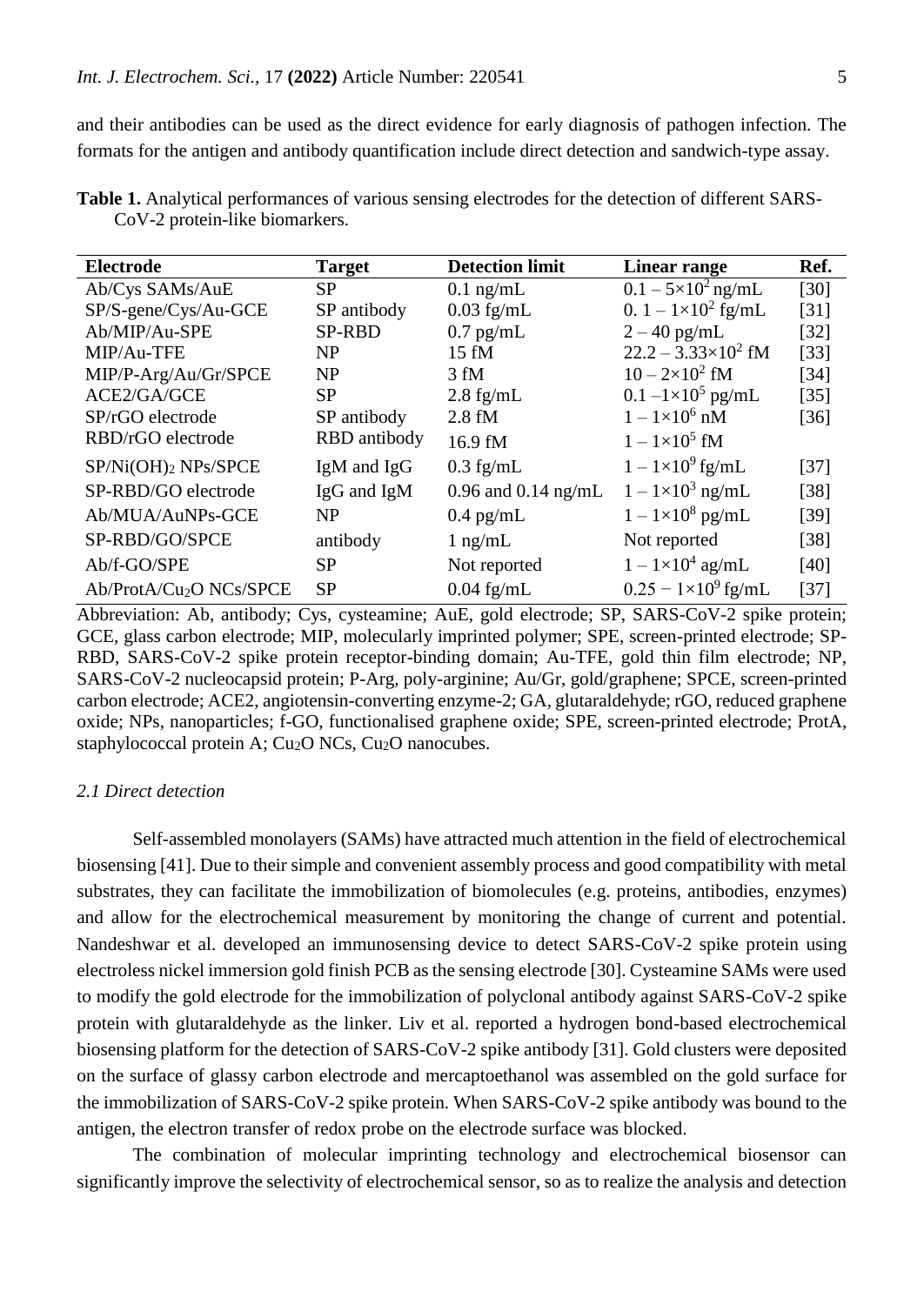of practical complex samples [42]. The molecularly imprinted membrane as a recognition element can be prepared on the surface of working electrode by coating method, electrochemical polymerization or in-situ polymerization. When the target molecule in the solution is combined with the matched hole in the molecularly imprinted membrane on the electrode surface, the electrochemical signal will change, so as to realize the specific detection of the target molecule. Based on this principle, Tabrizi et al. prepared a molecularly imprinted (MIP) polymer-based electrochemical sensor for the detection of SARS-COV-2 spike receptor-binding domain (SARS-COV-2-RBD) [32]. First, macroporous gold was deposited on the screen-printed electrode surface by an electrochemical method. Then, SARS-COV-2- RBD was used as a template molecule to synthesize the MIP polymer on the electrode surface by orthophenylenediamine electropolymerization. After the MIP polymer was covered with SARS-COV-2- RBD, the redox probe of  $[Fe(CN)_6]^{3-4-}$  could not pass through the cavity to reach the electrode surface, resulting in a large electron transfer resistance. The sensor showed a good linear relationship to the SARS-COV-2-RBD concentration in the range of  $2 \sim 40$  pg/mL with a detection limit of 0.7 pg/mL. Raziq et al. developed a MIP-based electrochemical sensor to determine SARS-CoV-2 nucleocapsid protein using m-phenylenediamine (mPD) as the functional monomer. The detection limit of the sensor was 15 fM [33]. However, the produced polymPD is a non-conductive polymer, limiting the sensitivity of sensor. Polyamino acid can be used to modify the electrode with good conductivity and stability. Therefore, Zhang et al. prepared highly conductive gold (Au) and graphene (Gr) nanohybrids as the electrode materials, and then developed a new MIP-type sensor for the detection of SARS-CoV-2 nucleocapsid protein with arginine (Arg) as the functional monomer [34]. Torres et al. fabricated a miniature biosensor using glutaraldehyde-modified carbon electrode for the immobilization of ACE2 [35]. The signal change was measured by electrochemical impedance spectroscopy after the specific binding of SARS-CoV-2 spike protein to ACE2.

Conducting polymers are widely used in the field of analytical sensing because of their ionizable groups, excellent electron transfer ability and good biocompatibility. The combination of conducting polymer and electrochemical biosensor can realize the regulation of electrode interface and maintain the activity of biological macromolecules such as enzymes and antibodies in the sensing layer. The applications of conducting polymer-based electrochemical biosensors for the detection of various biomarkers including COVID-19 have been reviewed by Tran and co-workers [43].

Modification of working electrode with different methods or materials can significantly improve the sensitivity and selectivity of biosensors [44-46]. Metal nanomaterials have good conductivity and corrosion resistance, large specific surface area and excellent catalytic performance [47]. The commonly used metal nanomaterials include gold, silver, copper, platinum and others. Because most metal nanomaterials are expensive, deposition of metal on the sensor surface to form nanoparticles can greatly save the research cost and improve the utilization efficiency of reagents. Compared with metal nanomaterials, nano metal oxides have lower cost and higher oxidation resistance, such as zinc oxide, cuprous oxide and iron oxide. They have also been widely used in the field of electrochemical biosensors. Carbon nanomaterials with large specific surface area and high surface reactivity can enhance the adsorption capacity, increase the surface active sites and improve the catalytic efficiency [48], mainly including carbon nanotubes, fullerenes, graphene, nano-diamonds and their derivatives. Thus, nanomaterials with characteristics of large specific surface area, high conductivity and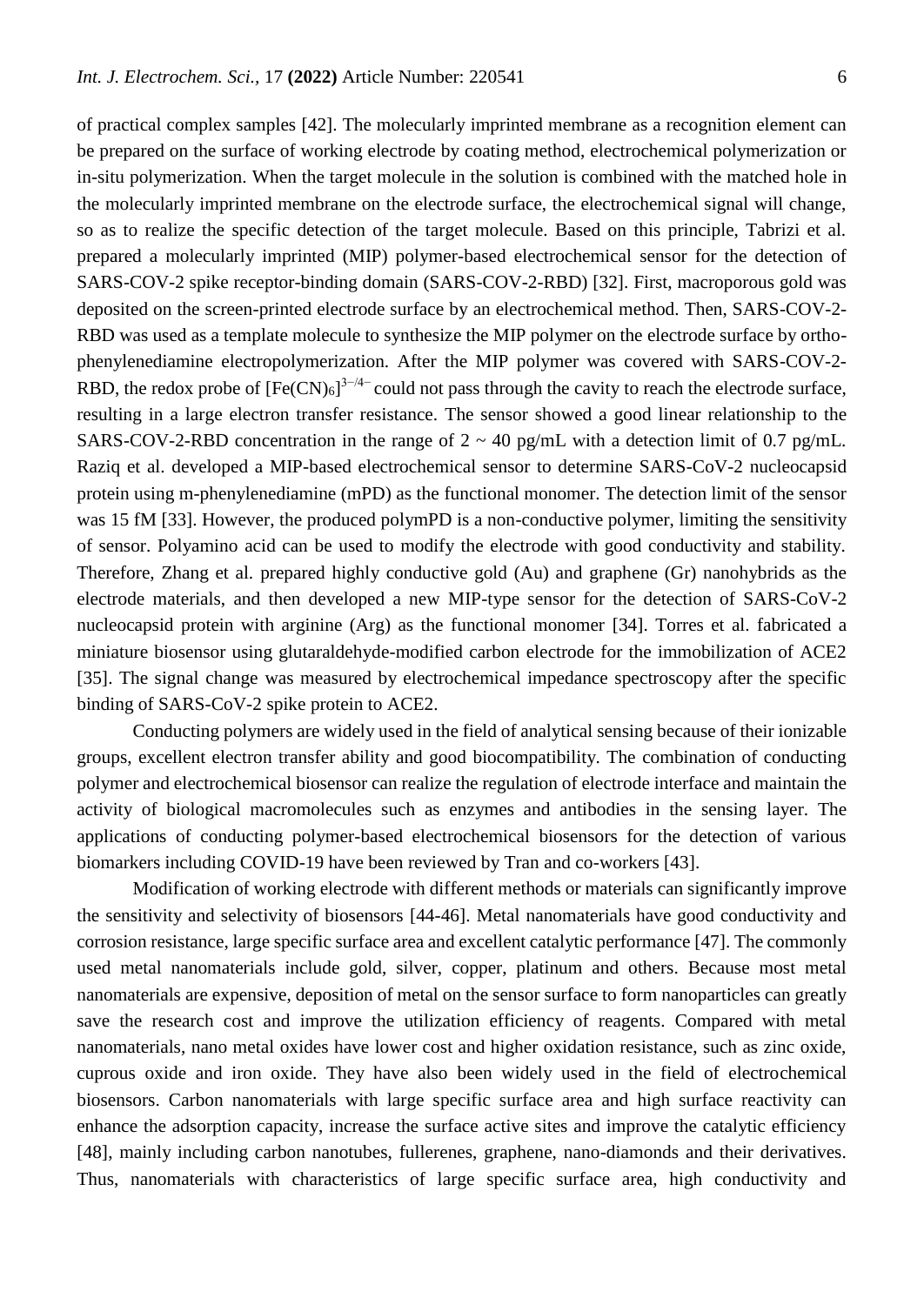biocompatibility have been often used as the electrode materials for the detection of SARS-COV-2 antigens and antibodies. For example, Ali et al. fabricated a three-electrode platform for rapid detection of SARS-COV-2 antibodies by aerosol jet 3D nanoprinting (Figure 4) [36]. SARS-COV-2 antigenfunctionalized reduced graphene oxide nanosheets were used to modify the electrode. When the antibodies flowed through the microfluidic channel and then captured by the virus antigens on the electrode surface. The signal change was monitored by impedance. The method shows low detection limits for the detection of the antibodies to SARS-CoV-2 spike protein  $(2.8 \times 10^{-15} M)$  and SARS-CoV- $2-RBD (16.9 \times 10^{-15} M).$ 



**Figure 4.** Functionalization of 3D-printed micropillar electrode and 3DcC sensor operation. a) AJprinted gold micropillars prior to the surface treatment (step 1). b) Coating of the electrodes by carboxylated (-COOH) rGO sheets by a simple drop-casting process (step 2). c) Coupling of the viral antigens with the rGO sheets using EDC:NHS chemistry (step 3). e, f) Schematics showing the sensing principle of the 3DcC device. Reprinted with permission from reference [36]. Copyright 2021 Wiley-VCH GmbH.

Rahmati et al. prepared an electrochemical immunosensor by electrodepositing nickel hydroxide nanoparticles (Ni(OH)2NPs) on the surface of screen-printed electrode to immobilize the SARS-CoV-2 spike protein antigen [49]. Differential pulse voltammetry (DPV) was used to characterize the signal change after antigen-antibody binding. The detection limit of the sensor was 0.3 fg/mL. Eissa et al. reported a label-free sensing platform for the detection of SARS-CoV-2 by square wave voltammetry [39]. Gold nanoparticle-modified screen-printed electrodes were functionalized with 11 mercaptundecanoic acid (MUA) for immobilization of SARS-CoV-2 nucleocapsid protein antibodies. A linear range of the sensor from 1 pg/mL to 100 mg/mL was achieved. Yakoh et al. developed a paperbased sensing platform for diagnosing COVID-19 [38]. The graphene oxide (GO)-modified electrode was used to immobilize SARS-CoV-2-RBD. The binding of SARS-CoV-2-RBD antibody and antigen prevented the redox indicator to approach the electrode surface, thus reducing the current response. Furthermore, the proposed platform can be extended to detect antigens. Liv et al. prepared SARS-COV-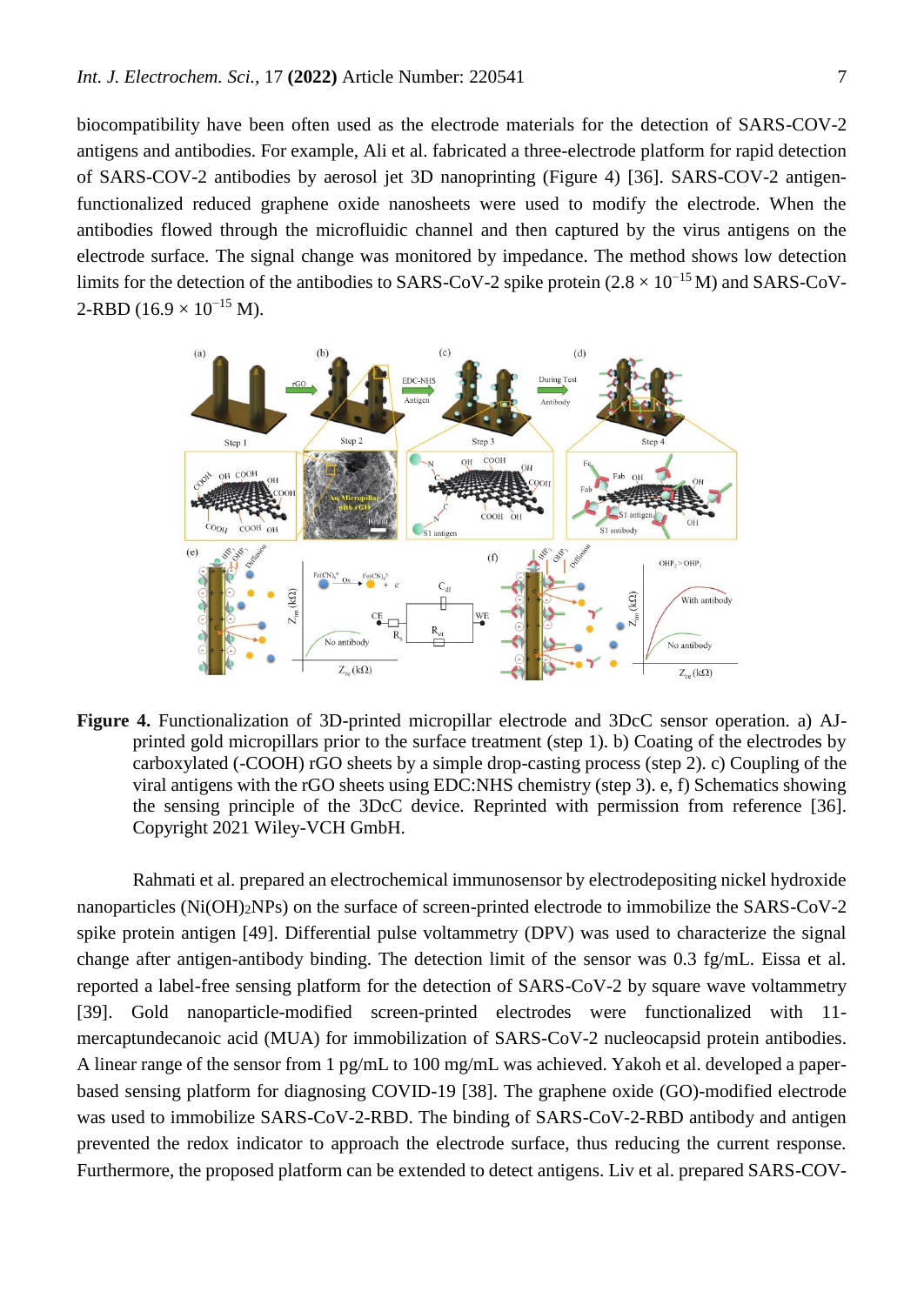2 spike antibody and graphene oxide (GO)-modified glassy carbon electrode for the determination of SARS-CoV-2 spike protein in real samples [40]. The sensor has a dynamic response range of 1 ag/mL ~10 fg/mL. Gao's group reported a radiochemical platform for ultra-rapid detection of COVID-19 based on laser-engraved graphene [50]. The platform shows the advantages of high sensitivity, low cost, ultrafast detection, wireless long-range and multi-sensing. Rahmati et al. prepared an electrochemical immunosensor for the detection of SARS-CoV-2 spike protein using  $Cu<sub>2</sub>O$  nanocubes (Cu<sub>2</sub>O NCs) [37]. The screen-printed electrode modified by Cu<sub>2</sub>O NCs has a large specific surface area, which can increase the loading of staphylococcal protein A (ProtA) on the electrode surface. The spike protein was captured by the immobilized ProtA. The linear range of the sensor was 0.25 fg/mL  $\sim$  1  $\mu$ g/mL with a detection limit of 0.04 fg/mL.

Zhou et al. reported an electrochemical method for the simultaneous detection of three SARS-CoV-2 protein markers without the use of antibodies or enzymes [51]. The sensor was prepared using peptide probe-immobilized gold-modified indium tin oxide (ITO) electrode, as shown in Figure 5. The detection was achieved by adjusting the frequency of electrochemical potential scanning so that the rate was synchronized or resonant with the molecular motion of the peptide probe. The binding between the target protein and the substrate peptide on the electrode hampered the motion of the probe.





#### *2.2 Sandwich-type assay*

Sandwich-type assay can further improve the detection performance of biosensors through the signal amplification and the specific recognition between the signal reporter and the target molecule. Karaman et al. reported a sandwich-type electrochemical immunosensor for the detection of SARS-CoV-2 nucleocapsid protein [52]. In this study, bismuth tungstate/bismuth sulfde composite (Bi2WO6/Bi2S3)-modified electrode was used to immobilize capture antibody. Gold nanoparticles (AuNPs) and tungsten trioxide sphere-modified graphitic carbon nitride sheet (g-C<sub>3</sub>N<sub>4</sub>/Au/WO<sub>3</sub>) was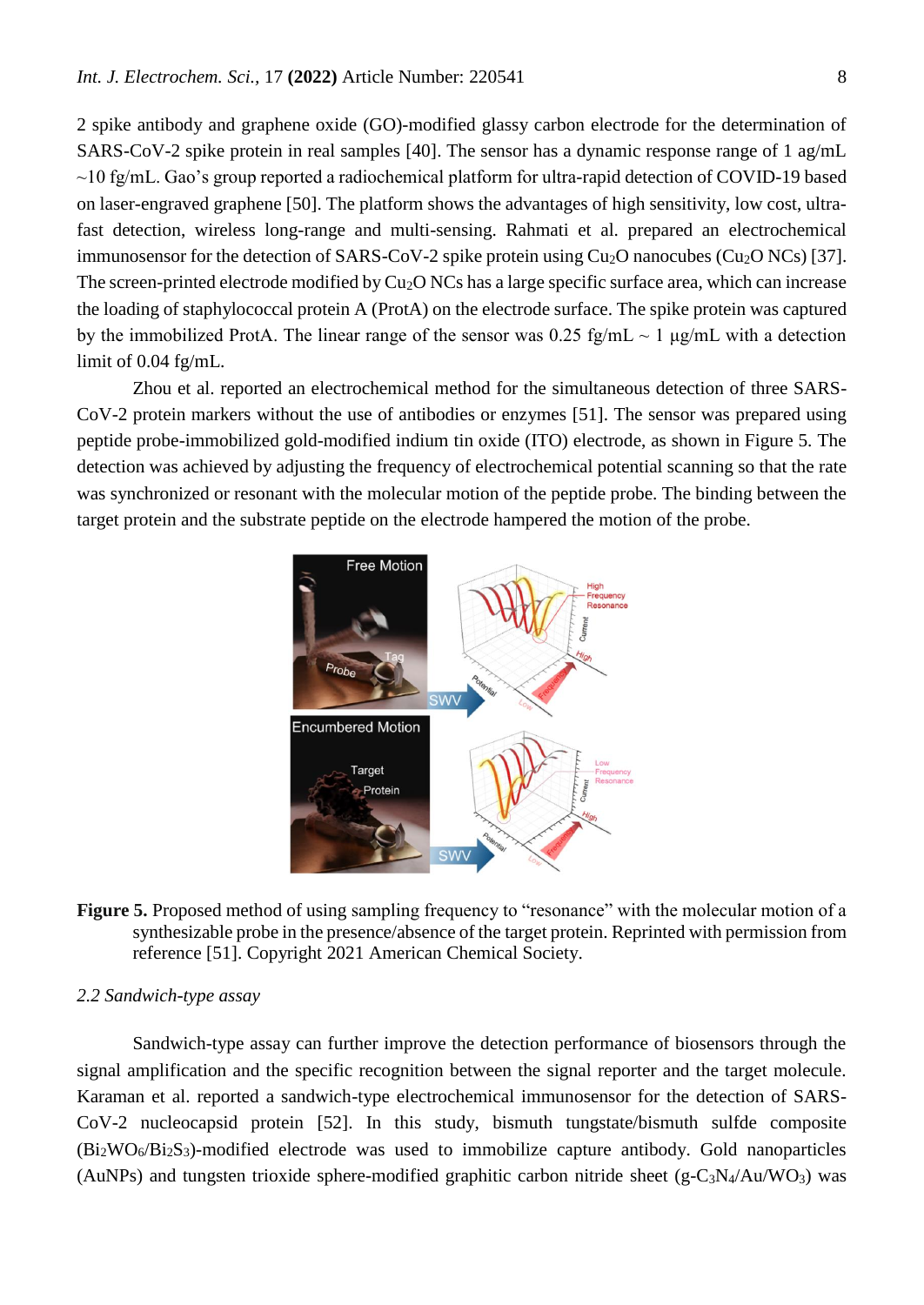conjugated with detection antibody as the signal label to catalyze the oxidation of  $H_2O_2$ . The detection limit of the sensor was 3 fM. Recently, Li et al. developed an immunosensor for rapid and sensitive detection of SARS-CoV-2 nucleocapsid protein in serum (Figure 6) [53]. This sensor integrated immunomagnetic enrichment and signal amplification via dual-labeled magnetic nanobeads. This sensor integrated onto a microfluidic chip requires minimal sample and reagent consumption as well as simple processing steps, and shows high detection sensitivity. This work, for the first time, demonstrated a rapid (<1 h), highly sensitive detection of SARS-CoV-2 nucleocapsid protein in undiluted serum. Peng et al. designed a portable and low-cost electrochemical immunosensor for the measurement of SARS-CoV-2 antibody in serum [54]. Streptavidin-biotin binding was used to immobilize the biotinylated SARS-CoV-2-RBD. Alkaline phosphate (ALP)-labeled antihuman detection antibody was used as the signal label. The platform can detect the concentration of immunoglobulin G (IgG) and immunoglobulin M (IgM) antibodies in serum within 13 min., the detection range of the sensor was determined to be 10.1 ng/mL  $\pm$  60 μg/mL for IgG and 1.64 ng/mL  $\pm$  50 μg/mL for IgM. Chiang et al. reported a quantitative, noninvasive and specific electrochemical assay of anti-SARS-CoV-2 IgG antibodies in saliva [55]. The assay platform Amperial™ was used to immobilize antigens in the conducting polymer gels and monitor the redox reactions between  $H_2O_2$ /tetramethyldioxidase and peroxidase.



**Figure 6.** Schematic illustrations of (A) microfluidic immunosensor chip highlighting the magnetic concentration of DMBs to the sensor surface, (B) microfluidic immunosensor chip for the smartphone-based diagnostic device, and (C) experimental setup and electrochemical sensing scheme using the PalmSens4-based sensing platform.Reprinted with permission from reference [53]. Copyright 2021 American Chemical Society.

#### **4. APTASENSORS**

Aptasensors have the advantages of high selectivity, sensitivity as well as stability and wide detection range. With the prevalence of COVID-19, it is desired to develop an aptamer-based platform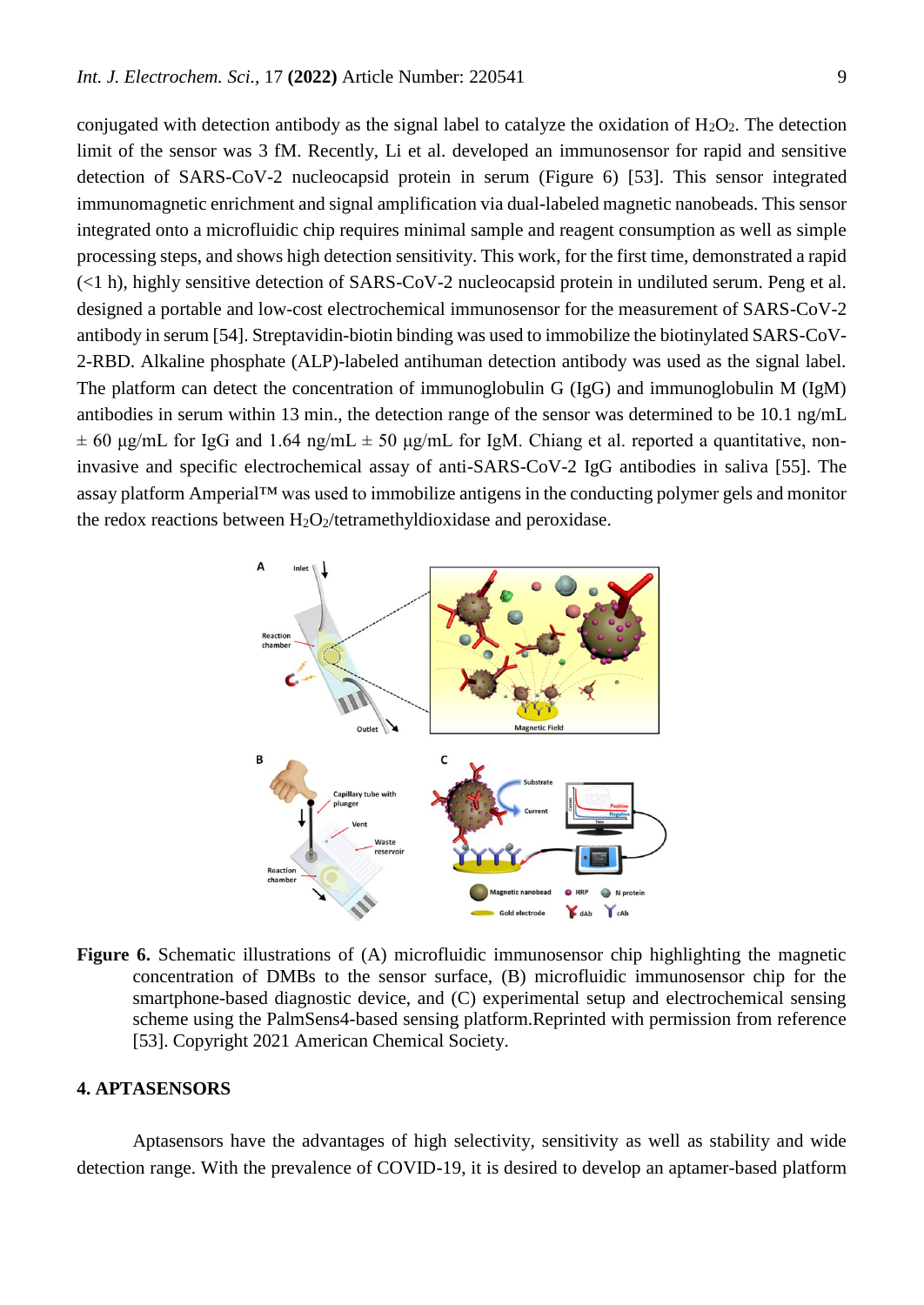for rapid and efficient diagnosis of COVID-19. For example, Idili et al. developed an electrochemical aptamer-based sensor for the detection of SARS-CoV-2 spike protein [56]. Two DNA aptamers, 1C and 4C, were used as the recognition elements of the sensor. The receptor-binding domain (RBD) for the SARS-CoV-2 spike protein was modified on the gold electrode for the target recognition. The change of the target concentration led to the change of the relative position of the redox probe attached on the electrode surface, thereby causing the change of the electrochemical signal. Zhang et al. developed an electrochemical impedance sensor for the detection of SARSCoV-2 antigen in saliva using a dimeric DNA aptamer DSA1N5 (Figure 7) [57]. This high-affinity dimeric aptamer was generated by linking two previously reported spike protein aptamers. The sensor was prepared by modification of the thiolmodified aptamer DSA1N5-SH on the gold electrode. When the SARS-CoV-2 virus or spike protein was bound to the sequence-specific aptamer, the impedance of the electrode surface was intensified. The detection limit of the sensor for SARS-CoV-2 spike protein was found to be 1 fM. Martinez et al. reported an aptamer electrochemical sensing platform using gold nanoparticles-modified screen-printed electrodes [58]. Thiol-functionalized aptamers were immobilized on the electrode surface by the formation of Au-S bonds. The impedance change induced by the binding of SARS-CoV-2 spike protein and aptamer was determined by electrochemical impedance spectroscopy. The detection limit of the sensor was estimated to be 1.3 pM. Ramanathan et al. reported a sensitive aptasensor for the detection of SARS-CoV-2 nucleocapsid protein using gold-interdigitated electrode [59]. The aptamer against SARS-CoV-2 nucleocapsid protein was immobilized on the diamond-deposited gold-interdigitated electrode to improve the conductivity. The linear range of the EIS method was  $1 \text{ fM} \sim 100 \text{ pM}$ , and the detection limit was 0.389 fM.



**Figure 7.** (A) Schematic of the electrochemical assay for the detection of SARS-CoV-2 using spike protein aptamer. After incubation with the viral target, the charge transfer resistance increases due to surface blocking of the redox reaction of the  $Fe^{2+}/Fe^{3+}$  ions. B) The changes in the charge transfer resistance measured in the redox solution containing  $Fe^{2+}/Fe^{3+}$  ions at different time interval (5, 10, 20 minutes) tested with and without 40 fM trimeric spike protein. Reprinted with permission from reference [60]. Copyright 2021 Wiley-VCH GmbH.

## **5. CONCLUSION**

The sensitivity and specificity of the methods for the detection of COVID-19 antigens and antibodies are satisfactory, but the results are greatly affected by some factors such as sample quality,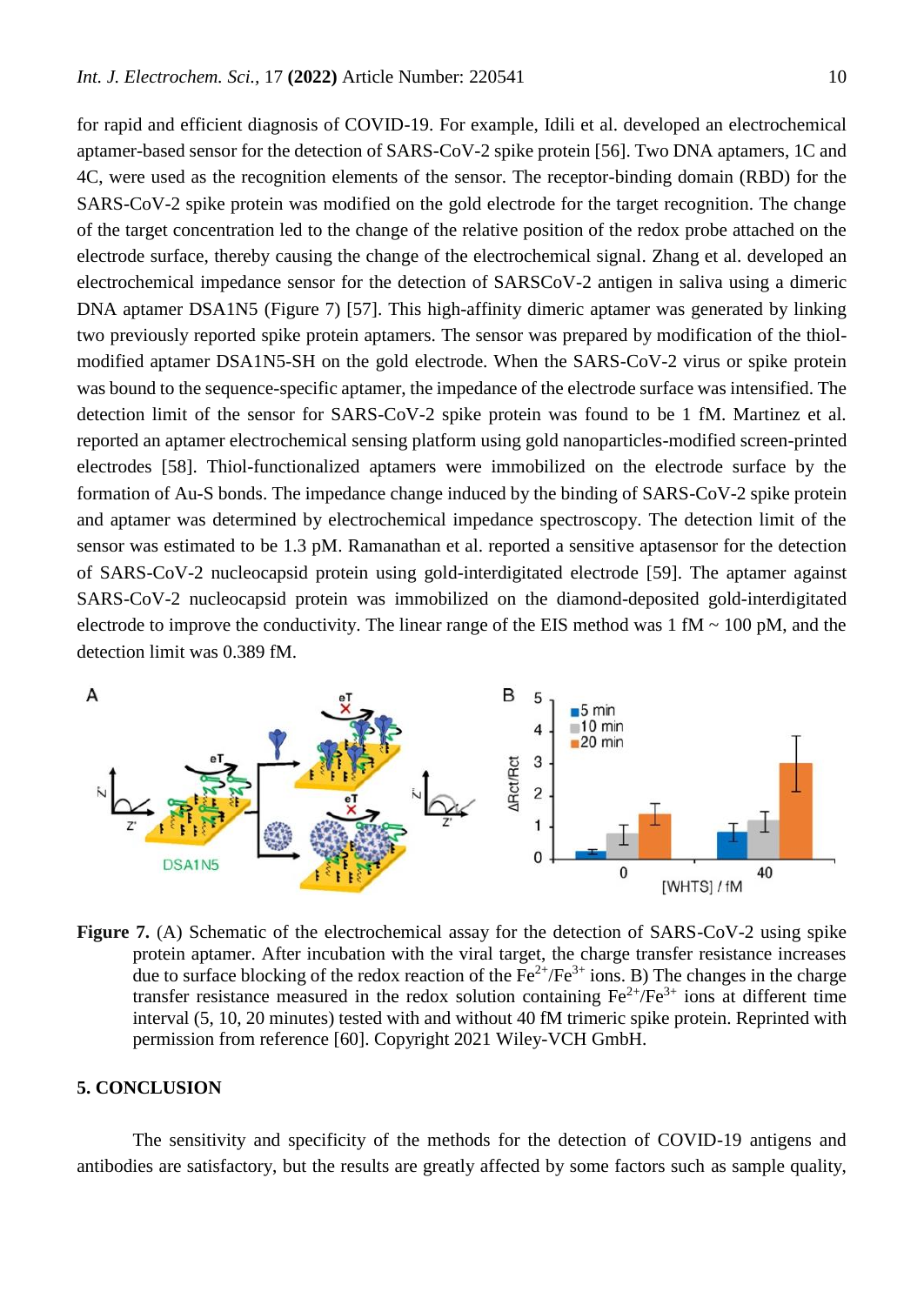sampling site and virus expression. Therefore, the methods can not replace that of PCR-based nucleic acid detection in the diagnosis and screening of SARS-CoV $-2$  infection. One of the key problem for the clinical applications of these methods is to reduce the false negative rate in low content of viral sample. Moreover, with the development of nanotechnology, the combination of nanomaterial-functionalized electrochemical biosensors and other technologies has become a new research direction although there are still some deficiencies in nanomaterial-based electrochemical biosensors. For the detection of a single molecule, the sensitivity can meet the requirement, but it is easy to be disturbed when more than two analytes are determined at the same time. Moreover, the modification of nanomaterials on the sensor surface mostly adopts physical adsorption method, which has the disadvantage of instability. In the further, efforts should be made in the preparation and immobilization of multi-functional nanomaterials.

#### ACKOWLEDGMENTS

We gratefully acknowledge partial support of this work by the National Natural Science Foundation of China (No. 22074089) and the Science Research Project of Hunan Education Department (No. 19B236).

## **References**

- 1. D. S. Chauhan, R. Prasad, R. Srivastava, M. Jaggi, S. C. Chauhan and M. M. Yallapu, *Bioconjug. Chem.*, 31 (2020) 2021.
- 2. Q. Song, X. Sun, Z. Dai, Y. Gao, X. Gong, B. Zhou, J. Wu and W. Wen, *Lab Chip*, 21 (2021) 1634.
- 3. H. Xi, H. Jiang, M. Juhas and Y. Zhang, *ACS Omega*, 6 (2021) 25846.
- 4. H. Xi, M. Juhas and Y. Zhang, *Biosens. Bioelectron.*, 167 (2020) 112494.
- 5. A. Aziz, M. Asif, G. Ashraf, U. Farooq, Q. Yang and S. Wang, *Curr. Opin. Colloid Interface Sci.*, 52 (2021) 101418.
- 6. M. Garg, A. L. Sharma and S. Singh, *Biosens. Bioelectron.*, 171 (2021) 112703.
- 7. F. Cui and H. S. Zhou, *Biosens. Bioelectron.*, 165 (2020) 112349.
- 8. W. Y. Lim, B. L. Lan and N. Ramakrishnan, *Biosensors*, 11 (2021) 434.
- 9. A. Parihar, P. Ranjan, S. K. Sanghi, A. K. Srivastava and R. Khan, *ACS Appl. Bio. Mater.*, 3 (2020) 7326.
- 10. Y. Chang, X. Ma, T. Sun, L. Liu and Y. Hao, *Talanta*, 234 (2021) 122649.
- 11. N. Xia, T. Sun, L. Liu, L. Tia and Z. Sun, *Talanta*, 237 (2022) 122949.
- 12. S. Imran, S. Ahmadi and K. Kerman, *Micromachines*, 12 (2021) 174.
- 13. L. Liu, D. Deng, D. Wu, W. Hou, L. Wang, N. Li and Z. Sun, *Anal. Chim. Acta*, 1149 (2021) 338199.
- 14. T. Sun, Y. Guo and F. Zhao, *Int. J. Electrochem. Sci.*, 16 (2021) 210732.
- 15. A. K. Kaushik, J. S. Dhau, H. Gohel, Y. K. Mishra, B. Kateb, N. Y. Kim and D. Y. Goswami, *ACS Appl. Bio. Mater.*, 3 (2020) 7306.
- 16. P. Ranjan, A. Singhal, S. Yadav, N. Kumar, S. Murali, S. K. Sanghi and R. Khan, *Int. Rev. Immunol.*, 40 (2021) 126.
- 17. J. Kudr, P. Michalek, L. Ilieva, V. Adam and O. Zitka, *TrAC-Trend. Anal. Chem.*, 136 (2021) 116192.
- 18. N. Kumar, N. P. Shetti, S. Jagannath and T. M. Aminabhavi, *Chem. Eng. J.*, 430 (2022) 132966.
- 19. S. S. Mahshid, S. E. Flynn and S. Mahshid, *Biosens. Bioelectron.*, 176 (2021) 112905.
- 20. D. Campos-Ferreira, V. Visani, C. Cordula, G. A. Nascimento, L. M. L. Montenegro, H. C. Schindler and I. M. F. Cavalcanti, *Biochem. Eng. J.*, 176 (2021) 108200.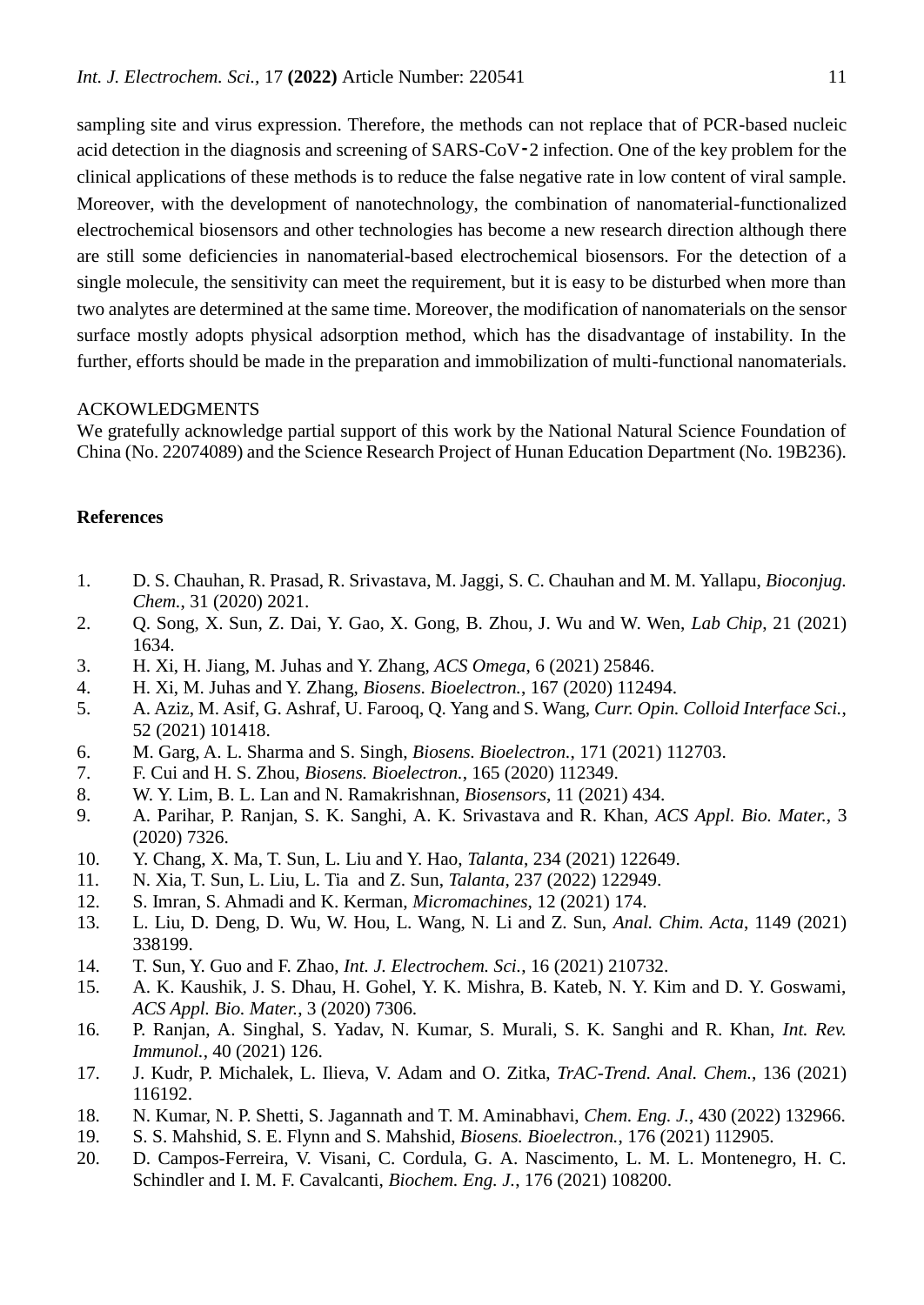- 21. C. Jiang, X. Mu, B. Du and Z. Tong, *Micro Nano Lett.*, (2021) DOI: 10.1049/mna2.12101.
- 22. S. Eissa and M. Zourob, *Anal. Chem.*, 93 (2021) 1826.
- 23. V. J. Vezza, A. Butterworth, P. Lasserre, E. O. Blair, A. MacDonald, S. Hannah, C. Rinaldi, P. A. Hoskisson, A. C. Ward, A. Longmuir, S. Setford, E. C. W. Farmer, M. E. Murphy and D. K. Corrigan, *Chem. Commun.*, 57 (2021) 3704.
- 24. L. F. de Lima, A. L. Ferreira, M. D. T. Torres, W. R. de Araujo and C. de la Fuente-Nunez, *Proc. Natl. Acad. Sci. USA*, 118 (2021) e2106724118.
- 25. L. Fabiani, M. Saroglia, G. Galata, R. De Santis, S. Fillo, V. Luca, G. Faggioni, N. D'Amore, E. Regalbuto, P. Salvatori, G. Terova, D. Moscone, F. Lista and F. Arduini, *Biosens. Bioelectron.*, 171 (2021) 112686.
- 26. J. S. Stefano, E. S. L. R. Guterres, R. G. Rocha, L. C. Brazaca, E. M. Richter, R. A. Abarza Munoz and B. C. Janegitz, *Anal. Chim. Acta*, 1191 (2022) 339372.
- 27. H. Yousefi, A. Mahmud, D. Chang, J. Das, S. Gomis, J. B. Chen, H. Wang, T. Been, L. Yip, E. Coomes, Z. Li, S. Mubareka, A. McGeer, N. Christie, S. Gray-Owen, A. Cochrane, J. M. Rini, E. H. Sargent and S. O. Kelley, *J. Am. Chem. Soc.*, 143 (2021) 1722.
- 28. J. Li, R. Lin, Y. Yang, R. Zhao, S. Song, Y. Zhou, J. Shi, L. Wang, H. Song and R. Hao, *ACS Appl. Mater. Interfaces*, 13 (2021) 22262.
- 29. M. Z. Rashed, J. A. Kopechek, M. C. Priddy, K. T. Hamorsky, K. E. Palmer, N. Mittal, J. Valdez, J. Flynn and S. J. Williams, *Biosens. Bioelectron.*, 171 (2021) 112709.
- 30. R. Nandeshwar, M. S. Kumar, K. Kondabagil and S. Tallur, *IEEE Access*, 9 (2021) 154368.
- 31. L. Liv, M. Yener, G. Coban and S. A. Can, *Anal. Bioanal. Chem.*, 414 (2022) 1313.
- 32. M. A. Tabrizi, J. P. Fernandez-Blazquez, D. M. Medina and P. Acedo, *Biosens. Bioelectron.*, 196 (2022) 113729.
- 33. A. Raziq, A. Kidakova, R. Boroznjak, J. Reut, A. Opik and V. Syritski, *Biosens. Bioelectron.*, 178 (2021) 113029.
- 34. T. Zhang, L. Sun and Y. Zhang, *Anal. Methods*, 13 (2021) 5772.
- 35. M. D. T. Torres, W. R. de Araujo, L. F. de Lima, A. L. Ferreira and C. de la Fuente-Nunez, *Matter*, 4 (2021) 2403-2416.
- 36. M. A. Ali, C. Hu, S. Jahan, B. Yuan, M. S. Saleh, E. Ju, S. J. Gao and R. Panat, *Adv. Mater.*, 33 (2021) e2006647.
- 37. Z. Rahmati, M. Roushani, H. Hosseini and H. Choobin, *Microchim. Acta*, 188 (2021) 105.
- 38. A. Yakoh, U. Pimpitak, S. Rengpipat, N. Hirankarn, O. Chailapakul and S. Chaiyo, *Biosens. Bioelectron.*, 176 (2021) 112912.
- 39. S. Eissa, H. A. Alhadrami, M. Al-Mozaini, A. M. Hassan and M. Zourob, *Microchim. Acta*, 188 (2021) 199.
- 40. L. Liv, G. Coban, N. Nakiboglu and T. Kocagoz, *Biosens. Bioelectron.*, 192 (2021) 113497.
- 41. D. Tan, F. Li and B. Zhou, *Int. J. Electrochem. Sci.*, 15 (2020) 9446.
- 42. A. Singhal, A. Parihar, N. Kumar and R. Khan, *Mater. Lett.*, 306 (2022) 130898.
- 43. V. V. Tran, N. H. T. Tran, H. S. Hwang and M. Chang, *Biosens. Bioelectron.*, 182 (2021) 113192.
- 44. A. Bisht, A. Mishra, H. Bisht and R. M. Tripathi, *J. Anal. Test*, 5 (2021) 327.
- 45. G. Balkourani, A. Brouzgou, M. Archonti, N. Papandrianos, S. Song and P. Tsiakaras, *J. Electroanal. Chem.*, 893 (2021) 115289.
- 46. A. Gowri, N. Ashwin Kumar and B. S. Suresh Anand, *TrAC-Trend. Anal. Chem.*, 137 (2021) 116205.
- 47. N. Xia, X. Wang, J. Yu, Y. Wu, S. Cheng, Y. Xing and L. Liu, *Sens. Actuat. B: Chem.*, 239 (2017) 834.
- 48. D. Deng, Y. Hao, S. Yang, Q. Han, L. Liu, Y. Xiang, F. Tu and N. Xia, *Sens. Actuat. B: Chem.*, 286 (2019) 415.
- 49. Z. Rahmati, M. Roushani, H. Hosseini and H. Choobin, *Microchem. J.*, 170 (2021) 106718.
- 50. R. M. Torrente-Rodríguez, H. Lukas, J. Tu, J. Min, Y. Yang, C. Xu, H. B. Rossiter and W. Gao,